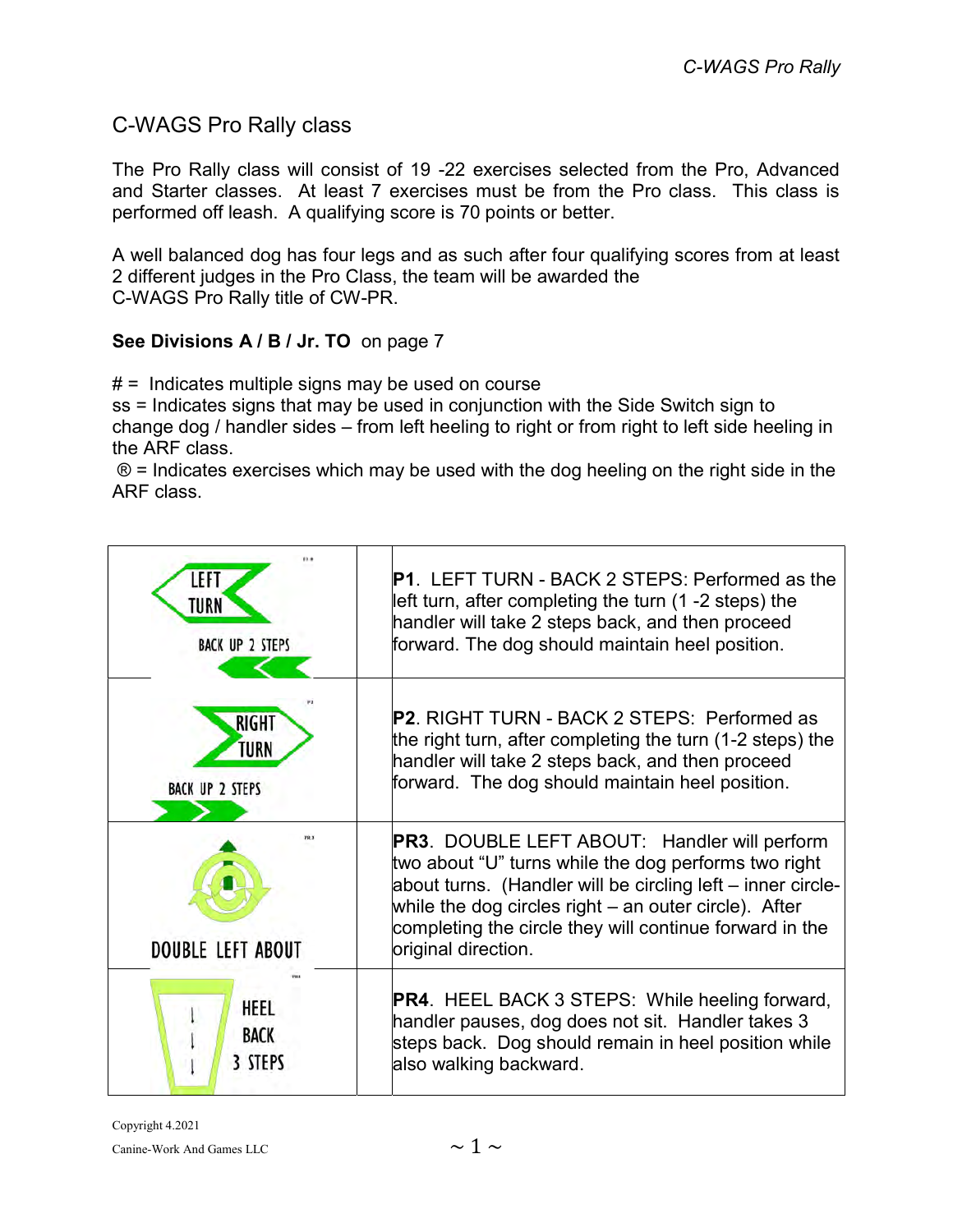| <b>CALL FRONT</b>                                             |              | <b>P5. HALT- LEAVE RUNNING – CALL FRONT:</b><br>Handler must leave dog at a fast pace. After at least 2<br>3 steps they call the dog to come to front while<br>continuing the fast pace. As the dog approaches they<br>may slow and take $2-3$ steps back to aid the dog in<br>getting to the front position.                                                                                                                                                                                                   |
|---------------------------------------------------------------|--------------|-----------------------------------------------------------------------------------------------------------------------------------------------------------------------------------------------------------------------------------------------------------------------------------------------------------------------------------------------------------------------------------------------------------------------------------------------------------------------------------------------------------------|
| <b>MOVING</b><br><b>STAND</b><br><b>WALK</b><br><b>AROUND</b> | ®<br>SS      | <b>PR6. MOVING STAND – WALK AROUND: While</b><br>heeling the handler cues the dog to stand/stay and<br>without pausing, the handler continues forward and<br>turning to the left walks around the dog returning to<br>heeling position.                                                                                                                                                                                                                                                                         |
| <b>MOVING</b><br><b>STAND</b><br><b>LEAVE</b><br><b>DOG</b>   | ®<br>SS<br># | <b>PR7. MOVING STAND – LEAVE DOG: While</b><br>heeling forward the handler will cue the dog to<br>"stay/stand". The handler should not pause, but<br>continue forward to the next sign. The dog should<br>remain in position.                                                                                                                                                                                                                                                                                   |
| <b>MOVING</b><br><b>DOWN</b><br><b>LEAVE</b><br><b>DOG</b>    | ®<br>SS<br># | <b>PR8.</b> MOVING DOWN - LEAVE DOG: While heeling<br>forward, handler will cue the dog to down. The<br>handler should not pause, but continue forward to the<br>next sign. The dog must down and remain in position.                                                                                                                                                                                                                                                                                           |
| IUMP                                                          | ®<br>SS<br># | <b>P9</b> . JUMP: may be used 2 consecutive times as a<br>moving jump with handler maintaining a 6' distance<br>from the jump. (Handler may run by.) Two<br>consecutive jumps may be used in conjunction with a<br>"Leave Dog", "Call" exercise.                                                                                                                                                                                                                                                                |
| OFF-SET<br><b>FIGURE 8</b>                                    |              | <b>P10.</b> OFF-SET FIGURE-8: Four bowls will be used<br>for this figure-8. Each bowl will contain treats OR toys<br>securely contained. Two bowls will be place<br>approximately 10' – 12' apart. Mid-way between, the<br>two additional bowls will be placed approximately 8'<br>apart. The team will enter with the sign on the<br>handler's right. The team will circle each end bowl.<br>The result will be that the center of the figure-8 will be<br>crossed 3 times, exiting opposite the side entered. |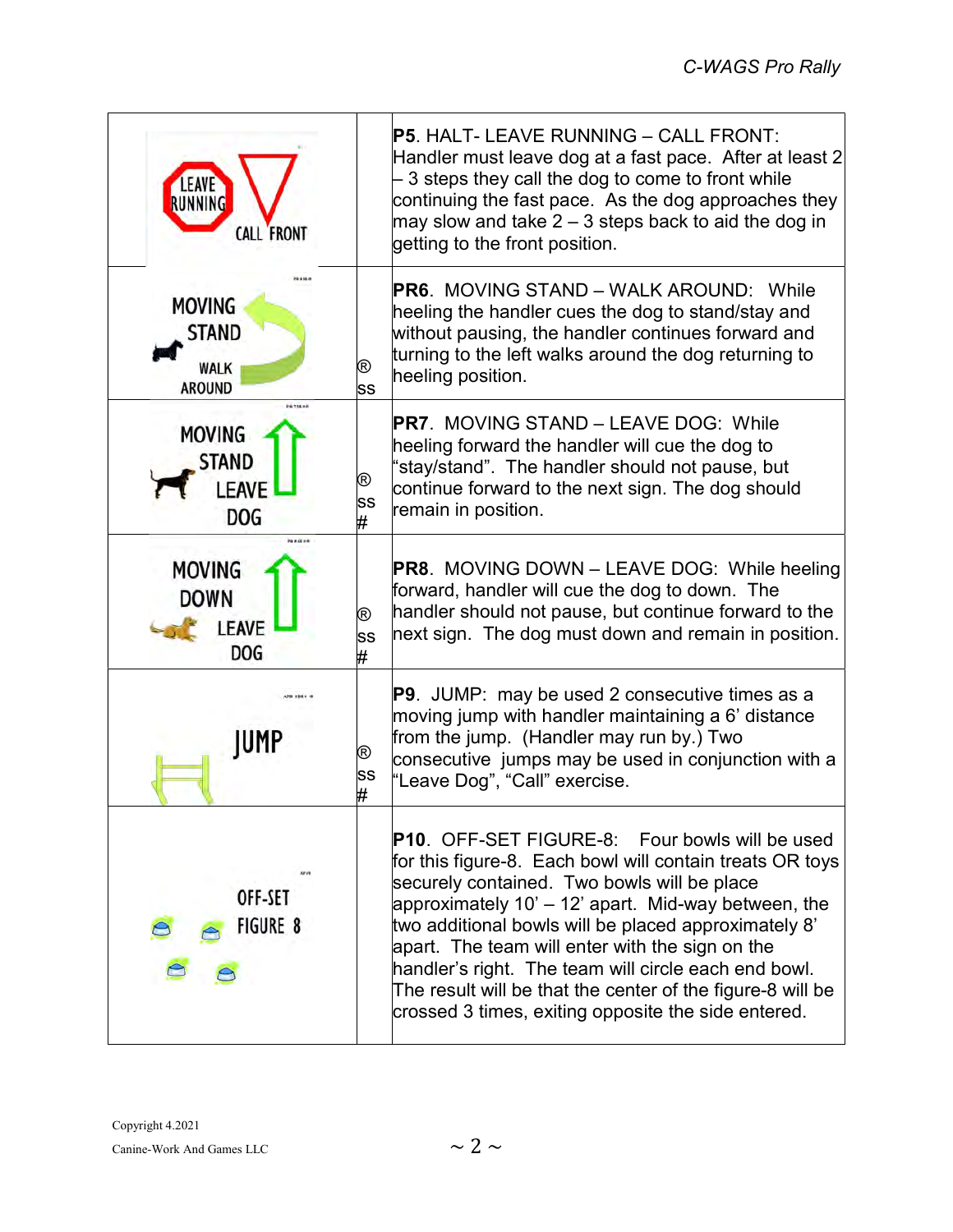| $180^\circ$<br><b>PIVOT LEF</b>                   | <b>P11. HALT - 180º PIVOT LEFT – HALT: The team</b><br>comes to a halt and the dog sits in heel position. The<br>team then pivots together 180° to the left. The dog<br>then sits in heel position                                                                                                                                                                                                                                                                                          |
|---------------------------------------------------|---------------------------------------------------------------------------------------------------------------------------------------------------------------------------------------------------------------------------------------------------------------------------------------------------------------------------------------------------------------------------------------------------------------------------------------------------------------------------------------------|
| <b>STEP</b><br>RIGHT 1 STEP                       | <b>P12.</b> HALT – STEP RIGHT – HALT: The team halts.<br>The dog sits in heel position. The handler takes one<br>step to the right. The dog should move with the<br>handler and sit in heel position.                                                                                                                                                                                                                                                                                       |
| FINISH OR<br><b>FORWARD</b><br>#                  | <b>P13. FINISH OR FORWARD – LEFT OR RIGHT:</b><br>This begins with the dog in the front position. It is<br>handler's choice to use left or right, finish or forward.                                                                                                                                                                                                                                                                                                                        |
| <b>DROP ON RECALL</b>                             | <b>P14. TURN – DROP ON RECALL. This exercise</b><br>follows a "Leave Dog" exercise. Distance should be at<br>least 20'. Handler will turn at the sign and cue the dog<br>to come. At a mid-way point the handler will cue the<br>dog to down/drop. Dog must down/drop at least 3'<br>from handler. Handler then calls dog to the front<br>position. Dog sits in the front position.                                                                                                         |
| CALL FRON <sup>-</sup>                            | <b>P15.</b> TURN – DOWN, SIT, FRONT: This exercise<br>follows a "Leave Dog" exercise. Handler will turn at<br>the sign (approximately 12' from the dog) and cue the<br>dog to DOWN, then SIT, and then call to come<br>FRONT. Dog sits in the front position.                                                                                                                                                                                                                               |
| HANDLER<br>TURN - SEND<br><b>OVER JUMP</b><br>DOG | TURN - SEND OVER JUMP: Used in<br>P16.<br>conjunction with "Leave Dog" sign. Dog should be left<br>at a spot at least 15' in front of the jump and<br>approximately 4' - 6' to the side. Handler will proceed<br>to "Turn" sign which must be at least 15' past and<br>approximately 4' - 6' to the side, and turn to face the<br>dog. Handler will cue the dog to take the jump.<br>Handler may turn to face the dog as he returns to front<br>position. Dog should sit in front position. |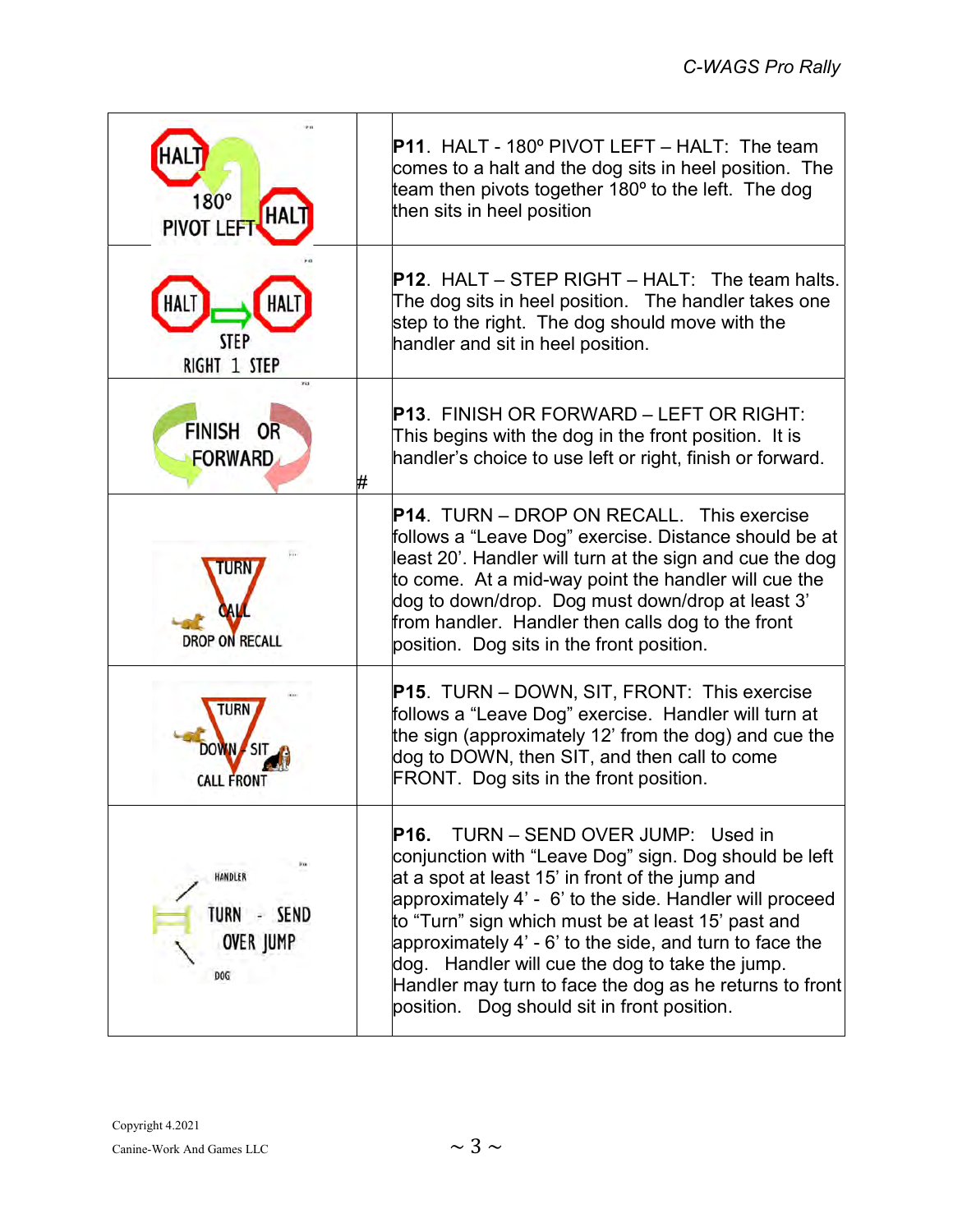| CALI<br><b>TO HEEL</b>                                                                       | P 17. TURN CALL TO HEEL-HALT: Used in<br>conjunction with "Leave Dog" sign.  Handler will turn at<br>the sign (distance of 8' $-$ 18' from the dog) and cue the<br>dog to come to "heel" position – without coming to a<br>front position. Dog sits in heel position.                                                        |
|----------------------------------------------------------------------------------------------|------------------------------------------------------------------------------------------------------------------------------------------------------------------------------------------------------------------------------------------------------------------------------------------------------------------------------|
| TURN<br>CALL<br>5007<br><b>TO HEEL</b>                                                       | P 18. TURN CALL TO HEEL- FORWARD: Used in<br>conjunction with "Leave Dog" sign. Handler will turn at<br>the sign (distance of 8' $-$ 18' from the dog) and cue the<br>dog to come to "heel" position – without coming to a<br>front position. Handler moves forward as the dog<br>comes into position. The dog does not sit. |
| <b>LATERAL</b><br><b>SIDE STEP</b><br><b>RIGHT</b>                                           | <b>PR19. LATERAL SIDE-STEP RIGHT: While heeling</b><br>the team will pause/stop with the dog remaining<br>standing. The handler will step straight to the right<br>side one step. The dog should move with the handler.                                                                                                      |
| <b>LATERAL</b><br><b>SIDE STEP</b><br>®                                                      | <b>PR20. LATERAL SIDE-STEP LEFT: While heeling</b><br>the team will pause/stop with the dog remaining<br>standing. The handler will step straight to the left side<br>one step. The dog should move with the handler.                                                                                                        |
| <b>LEAVE</b><br><b>RUNNING</b><br>CAL<br><b>SIAND</b><br>ΤО<br><b>HEEL</b><br><b>FORWARD</b> | <b>P21. STAND- LEAVE RUNNING – CALL TO HEEL:</b><br>Team will pause/stop. The dog must remain standing.<br>Handler must leave dog at a fast pace. After at least 2<br>$-$ 3 steps they call the dog to come to HEEL while<br>continuing the fast pace. This exercise must be<br>followed by NORMAL, SLOW, or FINISH.         |
| A214<br><b>BROAD</b><br><b>JUMP</b><br>®                                                     | <b>PR22. BROAD JUMP:</b> May be used as a moving<br>jump. (Handler may run by). May be used in<br>conjunction with the "Leave Dog" "Call Dog Front"<br>exercises                                                                                                                                                             |